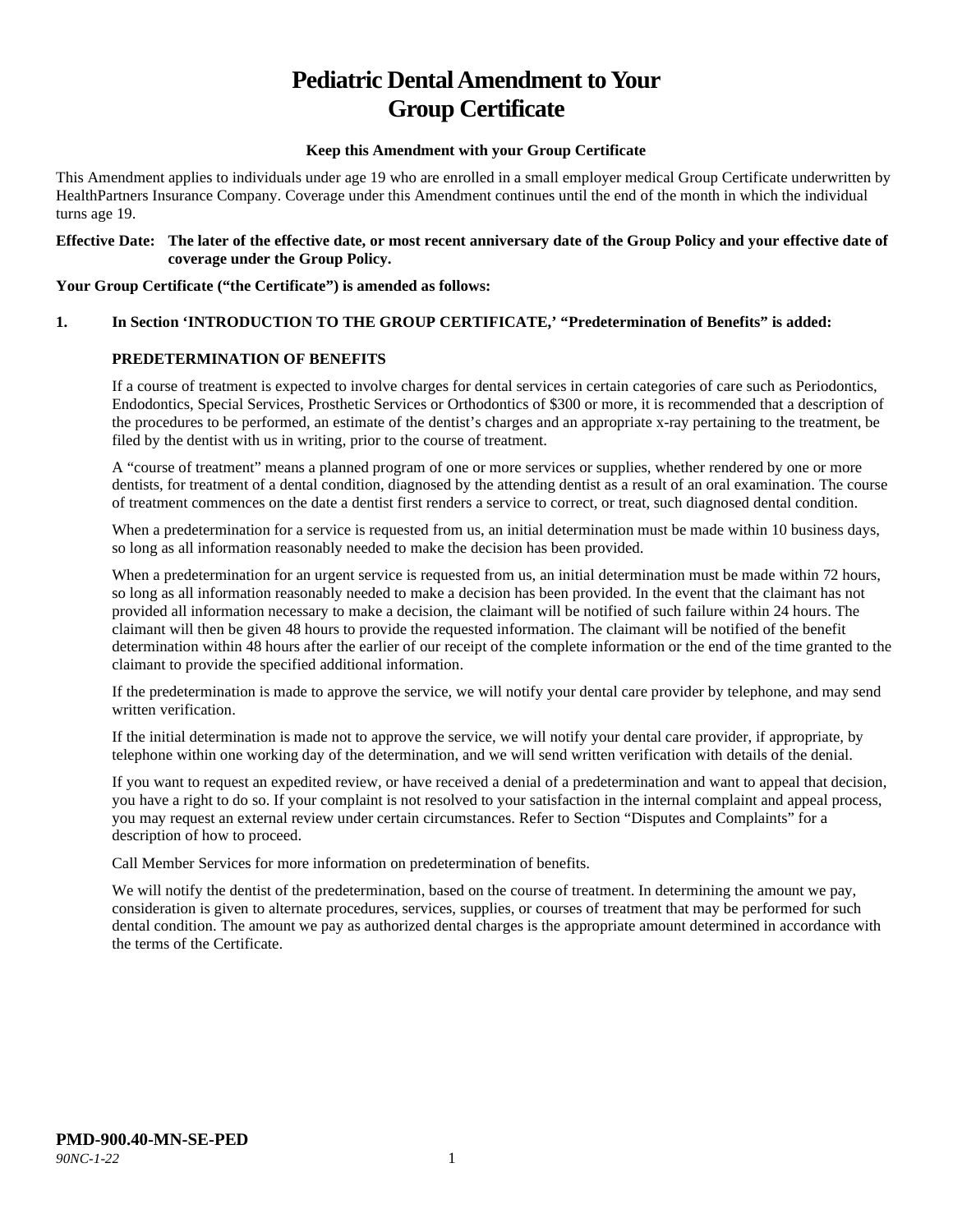If a description of the procedures to be performed, and an estimate of the dentist's charges are not submitted in advance, we reserve the right to make a determination of benefits payable, taking into account alternate procedures, services, supplies or courses of treatment, based on accepted standards of dental practice.

Predetermination for services to be performed is limited to services performed within 90 days from the date such course of treatment was approved by us. Additional services required after 90 days may be submitted in writing, as a new course of treatment, and approved on the same basis as the prior plan.

#### **2. In Section 'DEFINITIONS OF TERMS USED,' the following definitions are added:**

**Clinically Accepted Dental Services.** These are techniques or services, accepted for general use, based on risk/benefit implications (evidence based). Some clinically accepted techniques are approved only for limited use, under specific circumstances.

**Consultations**. These are diagnostic services provided by a dentist or dental specialist other than the practitioner who is providing treatment.

**Cosmetic Care.** These are dental services to improve appearance, without treatment of a related illness or injury.

**Customary Restorative Materials.** These are amalgam (silver fillings), glass ionomer and intraorally cured acrylic resin and resin-based composite materials (white fillings).

**Date of Service.** This is generally the date the dental service is performed. For prosthetic, or other special restorative procedures, the date of service is the date impressions were made for final working models. For endodontic procedures, date of service is the date on which the root canal was first entered for the purpose of canal preparation.

**Dentist.** This is a professionally degreed doctor of dental surgery or dental medicine who lawfully performs a dental service in strict accordance with governmental licensing privileges and limitations.

**Elective Procedures.** These are procedures which are available to patients but which are not dentally necessary.

**Emergency Dental Care.** These are services for an acute dental condition that would lead a prudent layperson to reasonably expect that the absence of immediate care would result in serious impairment to the dentition or would place the person's oral health in serious jeopardy.

**Endodontics.** This is the treatment of diseases of the dental pulp. Endodontics includes root canal therapy, pulp capping procedures, apexification and periapical procedures associated with root canal treatment.

**Medically Necessary Orthodontic Services.** These are comprehensive medically necessary services covered for pediatric dental insureds who have a severe handicapping malocclusion related to a medical condition resulting from congenital, craniofacial or dentofacial malformations involving the teeth and requiring reconstructive surgical correction in addition to orthodontic services.

**Oral Surgery.** This is routine surgery involving teeth or alveolar bone, including extraction and alveolectomy. Oral surgery may include other oral treatment and surgery, if a dentist considers it dentally necessary. Oral surgery does not include orthodontia, orthognathic surgery, and placement of dental implants or surgical care that is necessary because of a medical condition.

**Orthodontics.** This is medically necessary dental care for the correction of severe handicapping malocclusion of teeth using appliances and techniques that alter the position of teeth in the jaws.

**Orthognathic Surgery.** This is oral surgery to alter the position of the jaw bones.

**Periodontics.** This is non-surgical and surgical treatment of diseases of the gingiva (gums) and bone supporting the teeth.

**Prosthetic Services.** These are services to replace missing teeth; including the prescribing, repair, construction, replacement and fitting of fixed bridges and full or partial removable dentures.

#### **3. The following are added to Section "SERVICES NOT COVERED," and apply only to Pediatric Dental benefits:**

• Treatment, procedures or services which are not dentally necessary and/or which are primarily educational in nature or for the vocation, comfort, convenience, appearance or recreation of the insured.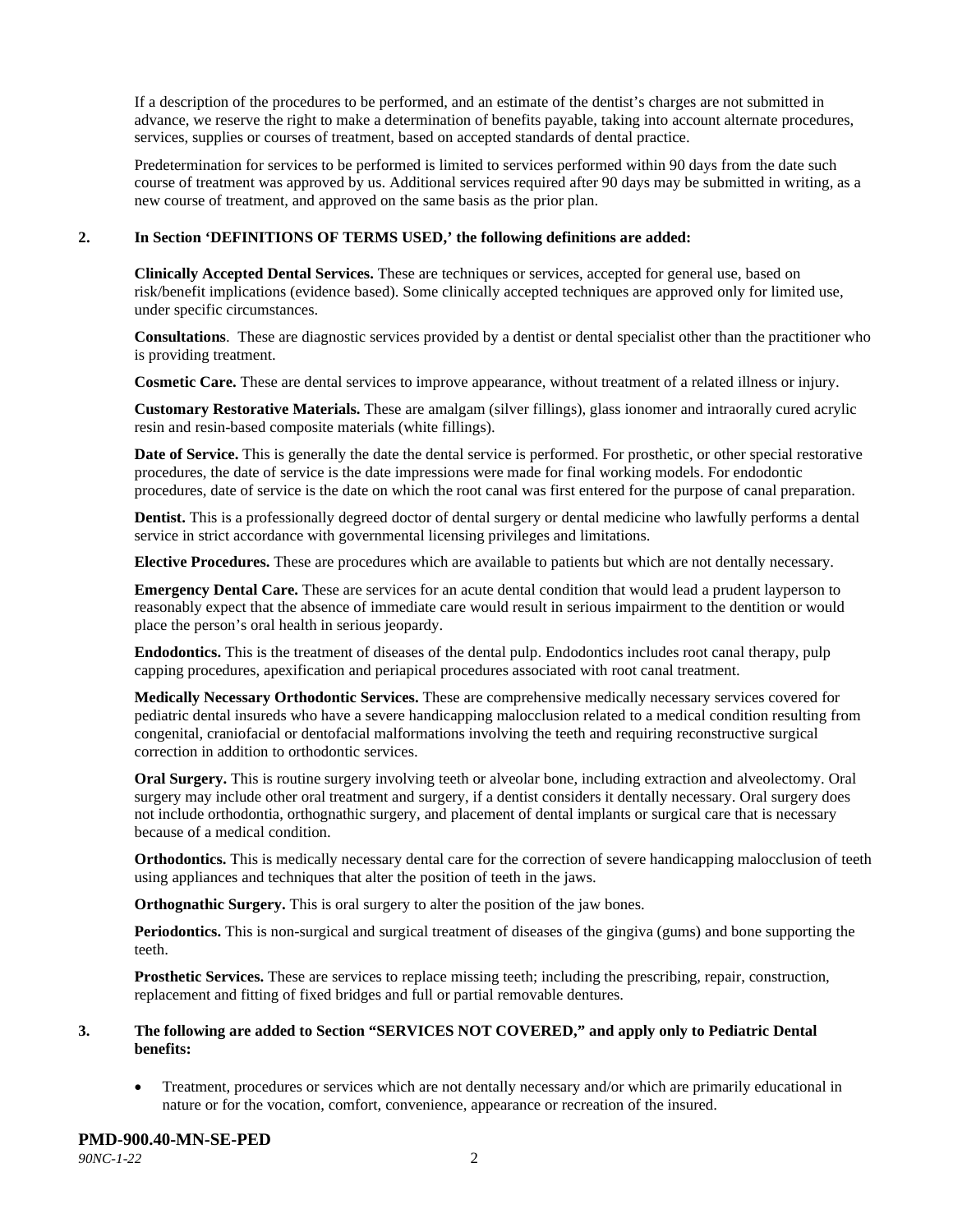- The treatment of conditions which foreseeable result from excluded services.
- For Network Benefits, treatment, procedures or services which are not provided by a network dentist or other authorized provider or are not authorized by us.
- Dental services or supplies primarily intended to alter the shape, appearance and function of the teeth for cosmetic purposes, or for the purpose of improving the appearance of your teeth. This includes tooth whitening, tooth bonding and veneers that cover the teeth, and any services intended to replace existing restorations done historically for cosmetic reasons, even if due to material failure (wear/chipping/fracture) or the presence of decay at the restorative margin. This exclusion does not apply to services for reconstructive surgery. However, to the extent that these reconstructive surgery services are paid as medical services under the Certificate, they are not covered as Pediatric Dental services.
- Hospitalization or other facility charges.
- Local anesthesia or use of electronic analgesia billed as a separate procedure is not covered. Inhaled nitrous oxide is not covered. General anesthesia and intravenous sedation are not covered except as indicated in this Amendment.
- Orthodontic services, except as provided in this Amendment.
- Orthognathic surgery (surgery to reposition the jaws).
- Services which are elective, investigative, experimental or not otherwise clinically accepted.
- Procedures, appliances or restorations that are necessary to alter, restore or maintain occlusion, including but not limited to: increasing vertical dimension, replacing or stabilizing tooth structure lost by attrition (including chipping or fractures of tooth structure or restorations), or erosion, abfraction, abrasion, or realigning teeth, except as covered orthodontic services provided in this Amendment. Mandibular orthopedic appliances and bite planes are also not covered.
- Procedures, appliances (other than occlusal guards, as indicated in this Amendment) or restorations for the prevention of bruxism (grinding of teeth) or clenching.
- Services for the following items:
	- o replacement of any missing, lost or stolen dental or implant-supported prosthesis.
	- o replacement or repair of orthodontic appliances.
	- replacement of orthodontic appliances due to non-compliance.
- Services related to a prosthetic or special restorative appliance which was installed or delivered more than 60 days after termination of coverage.
- Diagnostic testing that is performed and billed as a separate procedure such as collection of microorganisms for culture, viral cultures, genetic testing for susceptibility or oral disease and caries susceptibility tests. This includes all oral pathology and laboratory testing charges.
- For non-network coverage, dental services related to the replacement of any teeth missing prior to the insured's effective date under this Amendment.
- Dental services, supplies and devices not expressly covered as a benefit under this Amendment.
- Prescription drugs and medications prescribed by a dentist. This includes gingival irrigation.
- Services provided to the insured which the insured is not required to pay.
- The portion of a billed charge for an otherwise covered service by a non-network provider, which is in excess of our maximum amount allowed. We also do not cover charges or a portion of a charge which is either a duplicate charge for a service or charges for a duplicate service.
- Services for injury or illness either (a) arising out of an injury in the course of employment and subject to workers' compensation or similar law; or (b) for which benefits are payable without regard to fault, under coverage statutorily required to be contained in any motor vehicle or other liability insurance policy or equivalent self-insurance; or (c) for which benefits are payable under another policy of accident and health insurance, Medicare or any other governmental program.
- Except where expressly addressed in this Amendment, when multiple, acceptable treatment options exist related to a specific dental problem, we will provide benefits based upon the least costly alternative treatment. This includes inlay restorations paid as corresponding amalgam restorations.
- Services covered under the patient's medical plan, except to the extent not covered under the patient's medical plan.
- Additional charges for office visits that occur after regularly scheduled hours, missed appointments or appointments cancelled on short notice.
- Onlays, veneers or partial crowns fabricated from extraorally cured composite resin or porcelain.
- Periodontal splinting.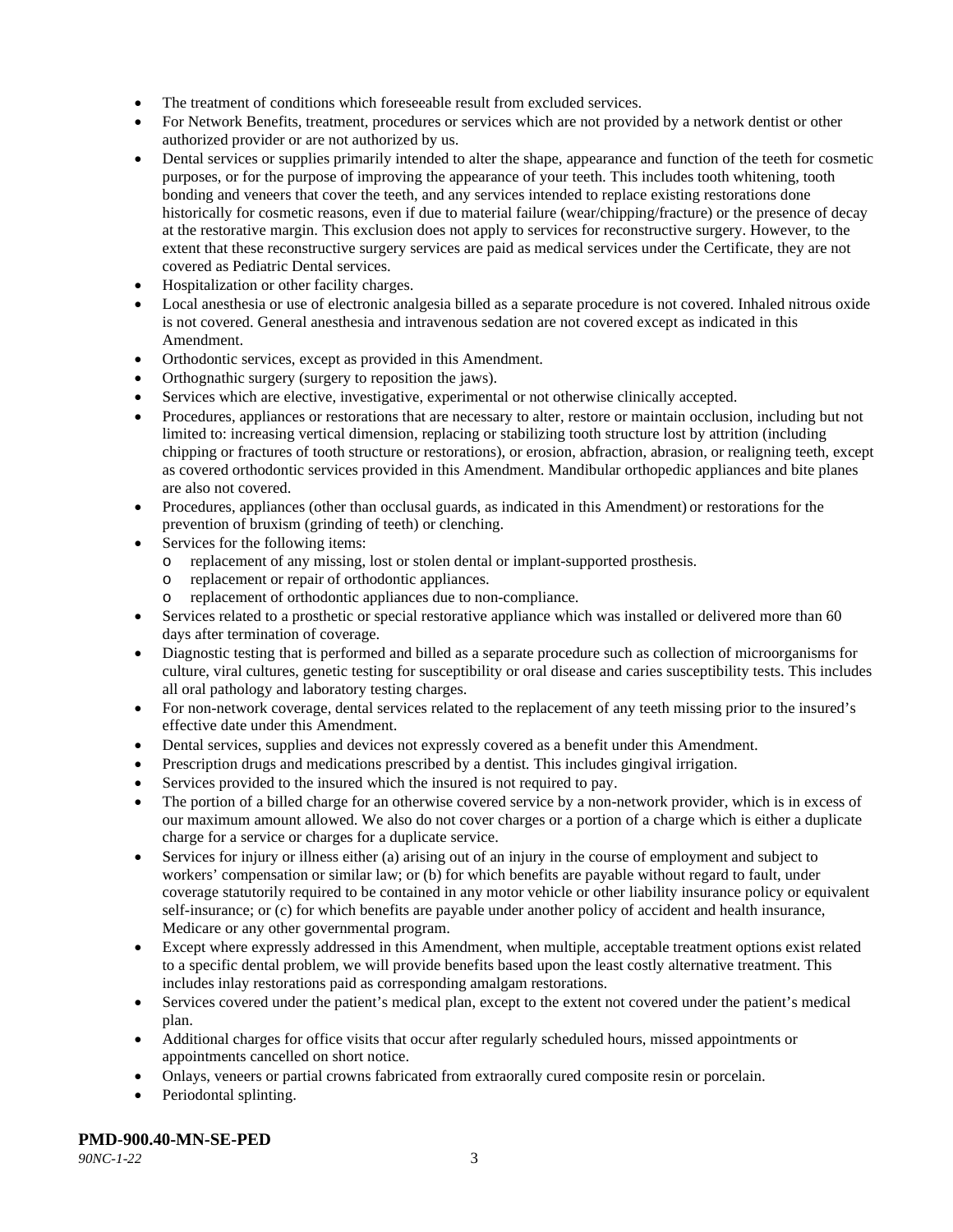- Athletic mouthguards.
- Charges for infection control, sterilization and waste disposal.
- Charges for sales tax.
- Treatment, procedures, or services or drugs which are provided when you are not covered under this Amendment.
- Cone beam CT capture and interpretation.
- Harvest of bone for use in autogenous grafting procedure.
- Charges for maxillofacial prosthetics.
- Charges for case presentations for treatment planning or behavioral management.
- Charges for enamel microabrasion, odontoplasty and pulpal regeneration.
- Charges for surgical procedures for isolation of a tooth with a rubber dam.
- Non-intravenous conscious sedation and drugs to treat anxiety or pain.
- Charges for endodontic endosseous implants.
- Charges for intentional reimplantation (including necessary splinting).
- Charges for canal preparation and fitting of preformed dowel or post.
- Charges for temporary crowns for fractured teeth.
- Charges for interim or custom abutments for implants.
- Charges for rebonding, recementing and repair of fixed retainers.
- Charges for surgical placement of a temporary anchorage device.
- Charges for autogenous or nonautogenous osseous, osteoperiosteal or cartilage graft of the mandible or maxilla.
- Charges for anatomical crown exposure.
- Interim prostheses.
- Connector bars, stress breakers and precision attachments.
- Provisional pontics, crowns and retainer crowns.
- Copings.
- Oral hygiene instruction.
- Removal of fixed space maintainers.
- Hospital, home and extended care facility visits by dental providers.
- Gold foil restorations.
- Treatment for correction of malocclusion of teeth and associated dental and facial disharmonies, and posttreatment retainers, when treatment is not medically necessary.
- Maxillofacial MRI, maxillofacial ultrasound and sialoendoscopy capture and interpretation.
- Post processing of image or image sets.
- Caries risk assessment and documentation.
- Charges for unspecified procedures.
- Charges for the placement of a restorative foundation for an indirect restoration.
- Charges for periradicular services and bone grafts or other material used in conjunction with periradicular surgery.
- Non-dental administrative fees and charges including, but not limited to dental record preparation, and interest charges.
- Services related to the diagnosis and treatment of Temporomandibular Joint Dysfunction (TMD).
- Services associated with non-covered services.

#### **4. The Benefits Chart is expanded to include the following:**

## **Pediatric Dental Benefits Chart**

**The Certificate covers Preventive and Diagnostic Services, Basic, Special, Prosthetic and medically necessary Orthodontia Services only, for insureds under age 19.**

**HealthPartners Insurance Company agrees to cover the dental services described below. This Benefits Chart describes the level of payment that applies for each of the covered services. To be covered, dental services or items described below must be medically or dentally necessary. The date of service must be while you are enrolled in the plan.**

**Coverage for eligible services is subject to the exclusions, limitations and other conditions of this Amendment and the Certificate. See item 3. of this Amendment for additional information about exclusions.**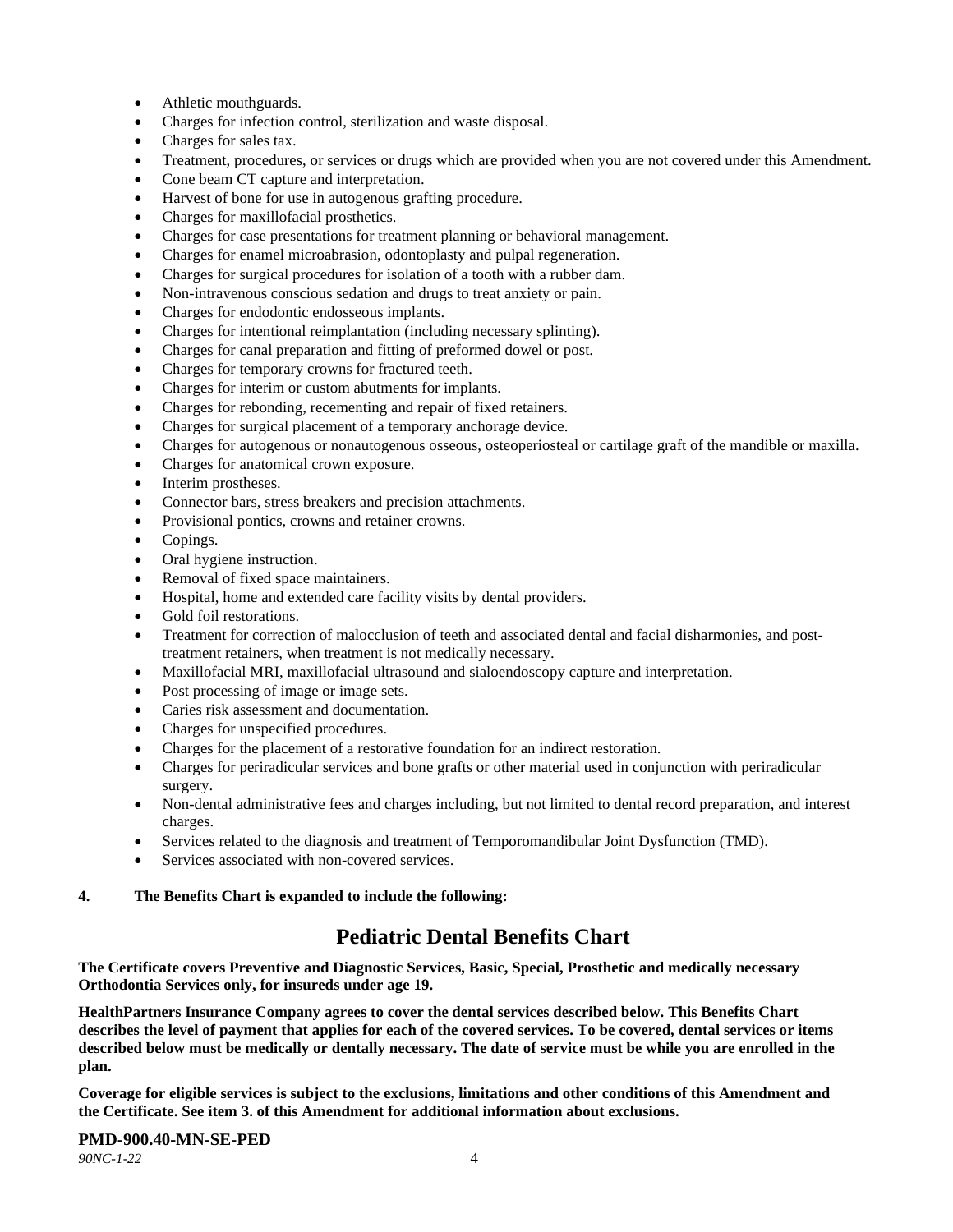**This dental plan allows you to choose, at any time, dentists within the dental network (Network Benefits), or dentists outside of the network (Non-Network Benefits).**

**The amount that we pay for covered services is listed below. The insured is responsible for the specified dollar amount and/or percentage of charges that we do not pay. Coverage may vary according to your network selection.**

**Benefits are underwritten by HealthPartners Insurance Company.**

**When you use Non-Network providers, benefits are substantially reduced and you will likely incur significantly higher out-of-pocket expenses. A Non-Network provider does not usually have an agreement with HealthPartners Insurance Company to provide services at a discounted fee. In addition, Non-Network Benefits are restricted to the usual and customary amount under the definition of "Charge." The usual and customary amount can be significantly lower than a Non-Network provider's billed charges. If the Non-Network provider's billed charges are over the usual and customary amount, you pay the difference, in addition to any required deductible, copayment and/or coinsurance, and these charges do not apply to the out-of-pocket limit.**

**This plan is subject to plan and benefit changes required to maintain compliance with federal and state law. This includes, but is not limited to, benefit changes required to maintain a certain actuarial value or metal level. We may also change your deductible, coinsurance and out-of-pocket limit values on an annual basis to reflect cost of living increases.**

**These definitions apply to this Amendment.**

| <b>Calendar Year:</b>  | This is the 12-month period beginning 12:01 A.M. Central Time, on January 1, and<br>ending 12:00 A.M. Central Time of the next following December 31.                                                                                                                                                                                                                                                                                                                                                                                                                                                                                                                                                                                                                                                                                                                                                                                                                 |
|------------------------|-----------------------------------------------------------------------------------------------------------------------------------------------------------------------------------------------------------------------------------------------------------------------------------------------------------------------------------------------------------------------------------------------------------------------------------------------------------------------------------------------------------------------------------------------------------------------------------------------------------------------------------------------------------------------------------------------------------------------------------------------------------------------------------------------------------------------------------------------------------------------------------------------------------------------------------------------------------------------|
| <b>Charge:</b>         | For covered services delivered by network providers, this is the provider's discounted<br>charge for a given dental/surgical service, procedure or item, which network providers<br>have agreed to accept as payment in full.                                                                                                                                                                                                                                                                                                                                                                                                                                                                                                                                                                                                                                                                                                                                         |
|                        | For covered services delivered by non-network providers, this is the provider's charge<br>for a given dental/surgical service, procedure or item, up to our maximum amount<br>allowed for that service, procedure or item.                                                                                                                                                                                                                                                                                                                                                                                                                                                                                                                                                                                                                                                                                                                                            |
|                        | Our maximum amount allowed is based on the usual and customary charge for a given<br>dental/surgical service, procedure or item. It is consistent with the charge of other<br>providers of a given service or item in the same region. You must pay for any charges<br>above the maximum amount allowed, and they do not apply to the out-of-pocket limit.                                                                                                                                                                                                                                                                                                                                                                                                                                                                                                                                                                                                            |
|                        | To be covered, a charge must be incurred on or after the insured's effective date and<br>on or before the termination date. For network provider charges, the amount of the<br>copayment or coinsurance, or the amount applied to any deductible, is based on the<br>agreed fee applicable to the network provider, or a reasonable estimate of the cost<br>according to a fee schedule equivalent. For non-network provider charges, the amount<br>considered as a copayment or coinsurance, or the amount applied to any deductible, is<br>based on the lesser of the billed charge and our maximum amount allowed.                                                                                                                                                                                                                                                                                                                                                 |
| Copayment/Coinsurance: | The specified dollar amount, or percentage, of charges incurred for covered services,<br>which we do not pay, but which an insured must pay, each time an insured receives<br>certain dental services, procedures or items. Our payment for those covered services or<br>items begins after the copayment or coinsurance is satisfied. Covered services or items<br>requiring a copayment or coinsurance are specified in this Benefits Chart. For network<br>provider charges, the amount considered as a copayment or coinsurance is based on<br>the agreed fee applicable to the network provider, or a reasonable estimate of the cost<br>according to a fee schedule equivalent. For non-network provider charges, the amount<br>considered as a copayment or coinsurance is based on the lesser of the billed charge<br>and our maximum amount allowed. A copayment or coinsurance is due at the time a<br>service is rendered, or when billed by the provider. |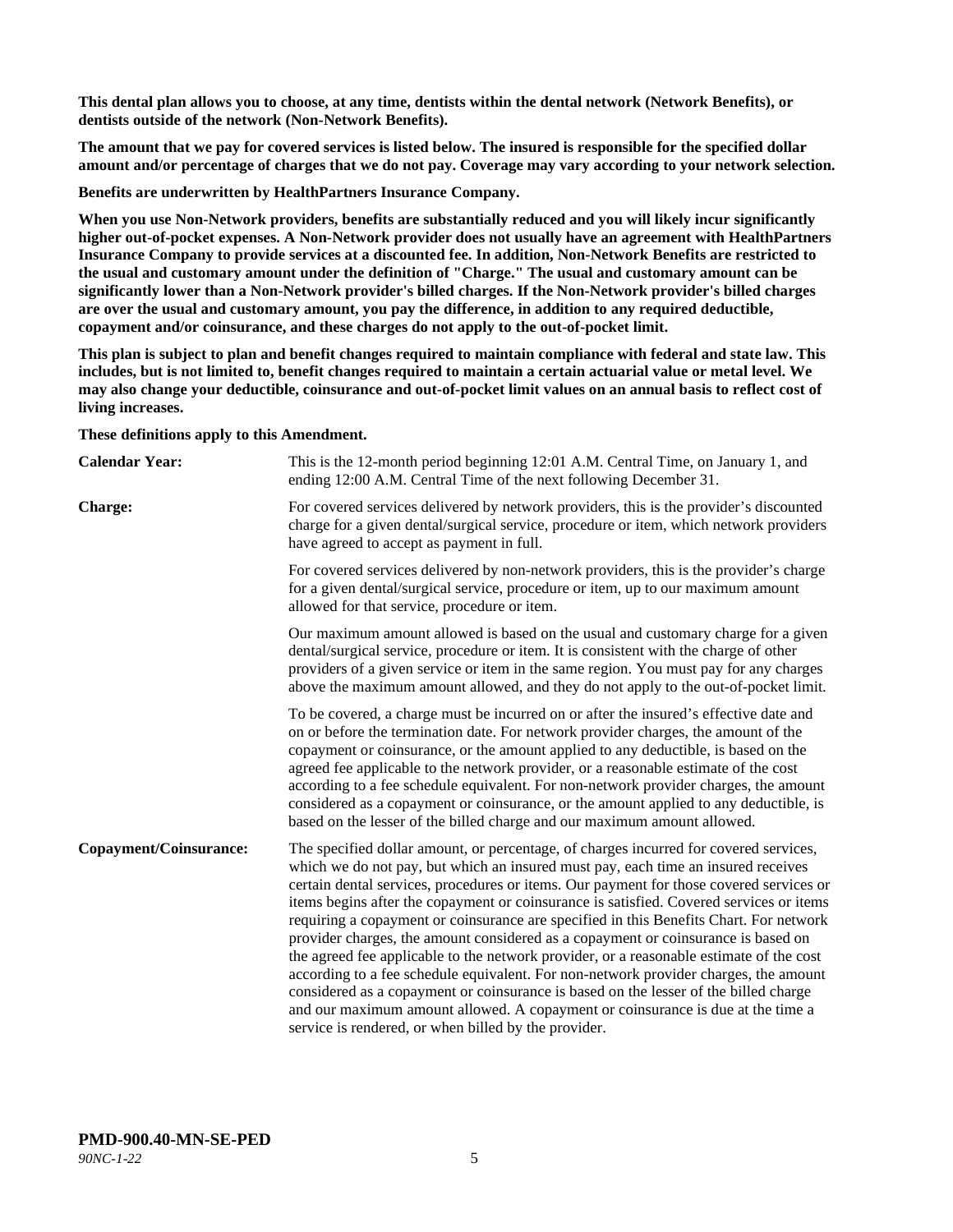| Deductible:                    | The specified dollar amount of charges incurred for covered services, which we do not<br>pay, but an insured or a family has to pay first in a calendar year. Our payment for<br>those services or items begins after any deductible is satisfied. Your plan has an<br>embedded deductible. This means once an insured meets the individual deductible, the<br>plan begins paying benefits for that person. If two or more members of the family meet<br>the family deductible, the plan begins paying benefits for all members of the family,<br>regardless of whether each insured has met the individual deductible. However, an<br>insured may not contribute more than the individual deductible towards the family<br>deductible. The amount of the charges that apply to any deductible are based on (1) the<br>agreed fee applicable to the network provider, or a reasonable estimate of the cost<br>according to a fee schedule equivalent; or (2) the lesser of the billed charge and our<br>maximum amount allowed for the non-network provider. This Benefits Chart indicates<br>which covered services are not subject to the deductible. |
|--------------------------------|---------------------------------------------------------------------------------------------------------------------------------------------------------------------------------------------------------------------------------------------------------------------------------------------------------------------------------------------------------------------------------------------------------------------------------------------------------------------------------------------------------------------------------------------------------------------------------------------------------------------------------------------------------------------------------------------------------------------------------------------------------------------------------------------------------------------------------------------------------------------------------------------------------------------------------------------------------------------------------------------------------------------------------------------------------------------------------------------------------------------------------------------------------|
| <b>Out-of-Pocket Expenses:</b> | You pay any specified copayments/coinsurance and deductibles applicable for<br>particular services, subject to the out-of-pocket limit described below. These amounts<br>are in addition to the monthly premium payments.                                                                                                                                                                                                                                                                                                                                                                                                                                                                                                                                                                                                                                                                                                                                                                                                                                                                                                                               |
| <b>Out-of-Pocket Limit:</b>    | You pay any copayments/coinsurance and deductibles for covered services, to the individual<br>or family out-of-pocket limit. Thereafter we cover 100% of charges incurred for all other<br>covered services, for the rest of the calendar year. You pay amounts greater than the out-of-<br>pocket limits if any benefit maximums are exceeded.                                                                                                                                                                                                                                                                                                                                                                                                                                                                                                                                                                                                                                                                                                                                                                                                         |
|                                | Non-Network Benefits above the maximum amount allowed (see definition of "charge"<br>above) do not apply to the out-of-pocket limit.                                                                                                                                                                                                                                                                                                                                                                                                                                                                                                                                                                                                                                                                                                                                                                                                                                                                                                                                                                                                                    |
|                                | You are responsible to keep track of the out-of-pocket expenses. Contact Member Services<br>for assistance in determining the amount paid by the insured for specific eligible services<br>received. Claims for reimbursement under the out-of-pocket limit provisions are subject to<br>the same time limits and provisions described under the "Claims Provisions" section of the<br>Certificate.                                                                                                                                                                                                                                                                                                                                                                                                                                                                                                                                                                                                                                                                                                                                                     |

**Limits shown below are combined under your Network Benefits and Non-Network Benefits.**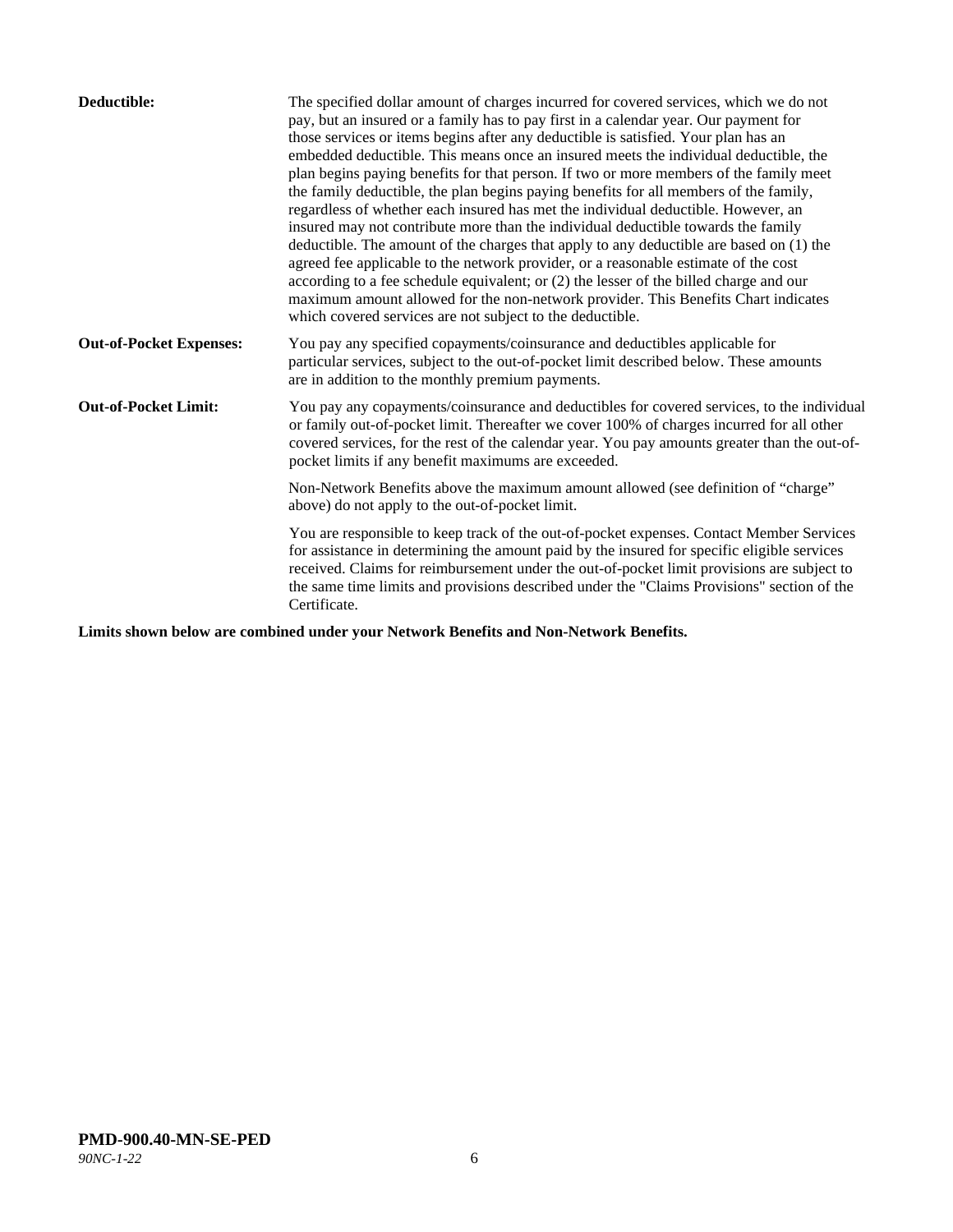#### **Individual Calendar Year Deductible**

| <b>Network Benefits</b>                                                                   | <b>Non-Network Benefits</b>                                                                    |
|-------------------------------------------------------------------------------------------|------------------------------------------------------------------------------------------------|
| See your Network Benefits individual deductible<br>under your Medical Plan Benefits Chart | See your Non-Network Benefits individual<br>deductible under your Medical Plan Benefits Chart. |
|                                                                                           |                                                                                                |
|                                                                                           |                                                                                                |
|                                                                                           |                                                                                                |
|                                                                                           |                                                                                                |
|                                                                                           |                                                                                                |
|                                                                                           |                                                                                                |
|                                                                                           |                                                                                                |
|                                                                                           |                                                                                                |
|                                                                                           |                                                                                                |
|                                                                                           |                                                                                                |
|                                                                                           |                                                                                                |
|                                                                                           |                                                                                                |

## **Family Calendar Year Deductible**

| <b>Network Benefits</b>                                                                | <b>Non-Network Benefits</b>                                                                |
|----------------------------------------------------------------------------------------|--------------------------------------------------------------------------------------------|
| See your Network Benefits family deductible under<br>your Medical Plan Benefits Chart. | See your Non-Network Benefits family deductible<br>under your Medical Plan Benefits Chart. |
|                                                                                        |                                                                                            |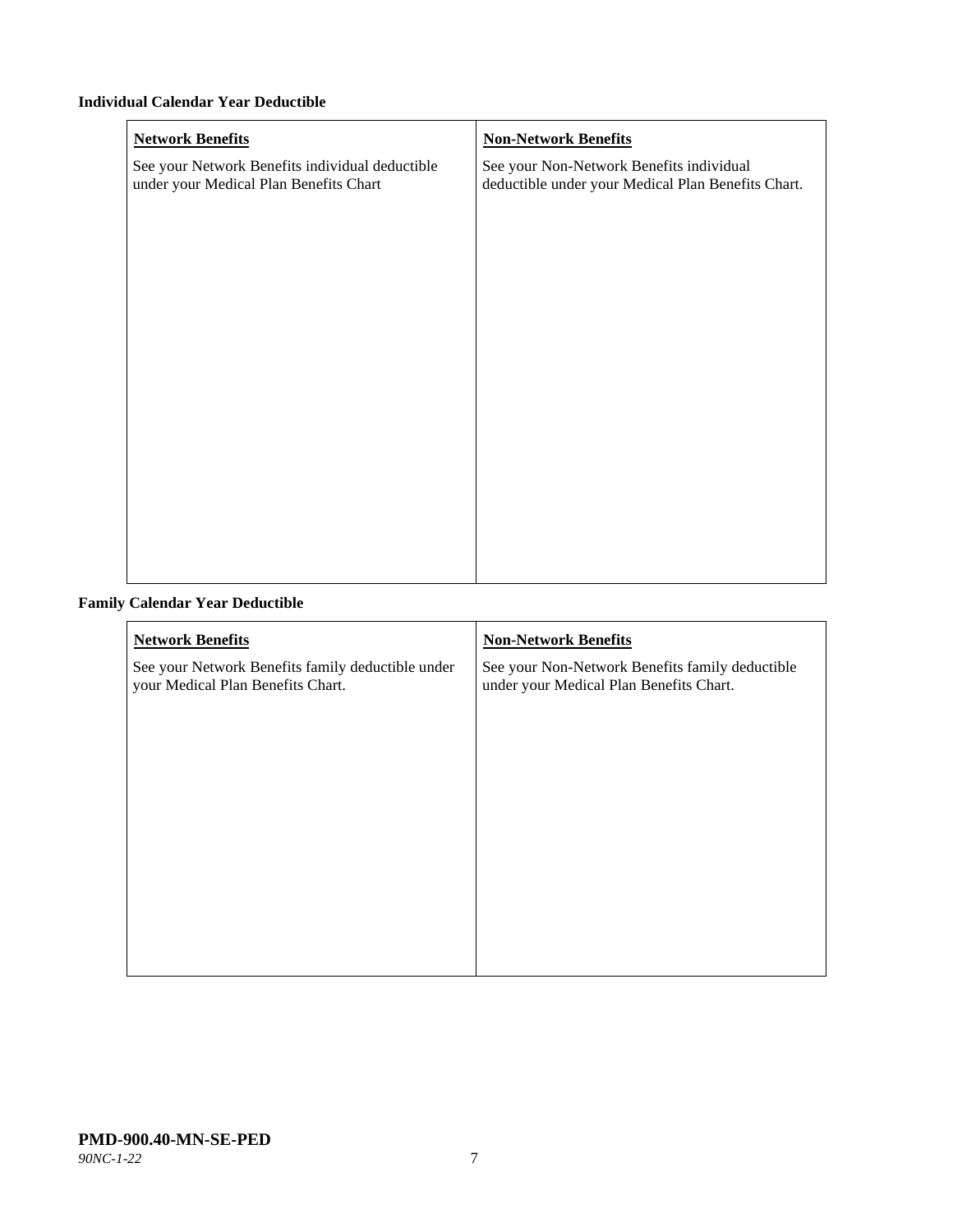| <b>Network Benefits</b>                                                                                 | <b>Non-Network Benefits</b>                                                                                |
|---------------------------------------------------------------------------------------------------------|------------------------------------------------------------------------------------------------------------|
| See your Network Benefits individual out-of-<br>pocket limit under your Medical Plan Benefits<br>Chart. | See your Non-Network Benefits individual<br>out-of-pocket limit under your Medical Plan<br>Benefits Chart. |
|                                                                                                         |                                                                                                            |

#### **Family Calendar Year Out-of-Pocket Limit**

| <b>Network Benefits</b>                       | <b>Non-Network Benefits</b>                   |
|-----------------------------------------------|-----------------------------------------------|
| See your Network Benefits family out-of-      | See your Non-Network Benefits family out-of-  |
| pocket limit under your Medical Plan Benefits | pocket limit under your Medical Plan Benefits |
| Chart.                                        | Chart.                                        |

## **PREVENTIVE AND DIAGNOSTIC SERVICES**

#### **Covered Services:**

We cover the following preventive and diagnostic services, with certain limitations which are listed below.

- **Routine dental care examinations for new and existing patients** limited to twice each calendar year.
- **Dental cleaning (prophylaxis or periodontal maintenance cleaning)** limited to twice each calendar year.
- **Professionally applied topical fluoride (other than silver diamine fluoride)** limited to twice each calendar year.
- **Silver diamine fluoride** limited to twice per tooth each calendar year.
- **Pit and Fissure sealant application and preventive resin restoration** limited to one application per tooth per 36 month period, for unrestored permanent molars.
- Bitewing x-rays-limited to twice each calendar year.
- Full mouth or panoramic x-rays limited to once every sixty months.
- **Other x-rays, except as provided in connection with orthodontic diagnostic procedures and treatment.**
- **Space maintainers (fixed or removable appliances designed to prevent adjacent and opposing teeth from moving)** for lost primary teeth.
- **Evaluations that are not routine and periodic, including: problem-focused evaluations (either limited or detailed and extensive), periodontal evaluations, and evaluations for insureds under the age of 3 which include counseling with the primary caregiver.**
- **Screening or assessments of a patient** limited to twice each calendar year.

| Network Benefits              | <b>Non-Network Benefits</b>  |
|-------------------------------|------------------------------|
| 100% of the charges incurred. | 50% of the charges incurred. |

#### **Not Covered:**

- Diagnostic testing that is performed and billed as a separate procedure such as collection of microorganisms for culture, viral cultures, genetic testing for susceptibility or oral disease and caries susceptibility tests. This includes all oral pathology and laboratory testing charges.
- Additional charges for office visits that occur after regularly scheduled hours, office visits for observation, missed appointments or appointments cancelled on short notice.
- Cone beam CT capture and interpretation.
- Oral hygiene instruction.

#### **PMD-900.40-MN-SE-PED**

*90NC-1-22* 8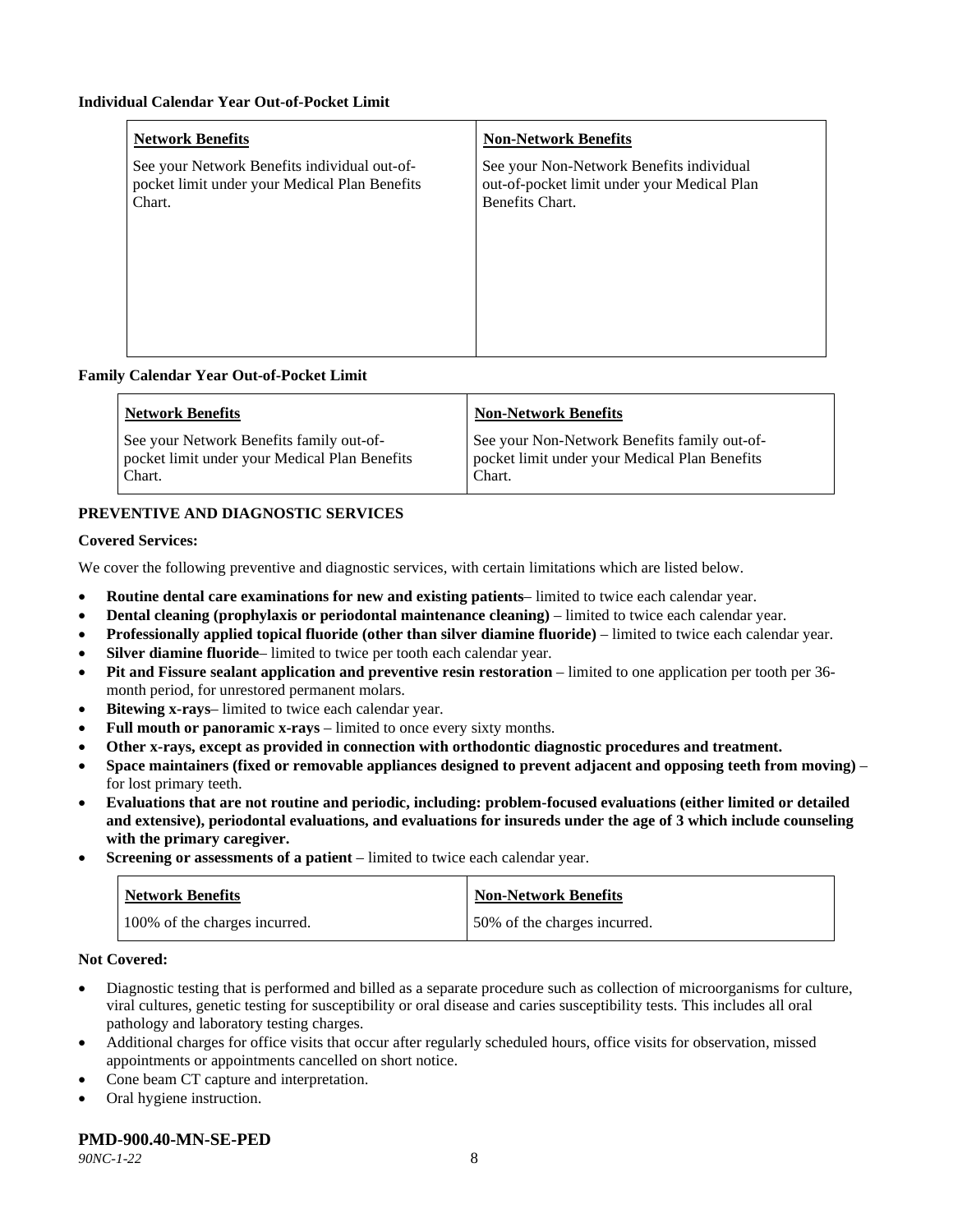- Removal of fixed space maintainers.
- Hospital, home and extended care facility visits by dental providers.
- Maxillofacial MRI, maxillofacial ultrasound and sialoendoscopy capture and interpretation.
- Post processing of image or image sets.
- Caries risk assessment and documentation.
- Charges for unspecified procedures.
- See "Services Not Covered" in item 3. of this Amendment.

## **BASIC SERVICES**

#### **Covered Services:**

We cover the following services:

- **Consultations.**
- **Emergency treatment for relief of pain.**
- **Regular restorative services (fillings) other than posterior composites.** Restorations using customary restorative materials and stainless steel crowns are covered, when dentally necessary due to loss of tooth structure as a result of tooth decay or fracture.
- **Regular restorative services (fillings) - posterior composites (white fillings on bicuspids and molars).** Restorations using customary restorative materials and preventive resin restorations are covered, when dentally necessary due to loss of tooth structure as a result of tooth decay or fracture.
- **Oral Surgery – surgical and non-surgical extraction for the restoration of dental function.** Services include, but are not limited to, removal of impacted teeth, incision or drainage of abscesses and removal of exostosis. General anesthesia or intravenous sedation is covered, when dentally necessary, when provided by the attending dentist in a dental office setting and required to perform a covered dental procedure.
- **Periodontics (Gum Disease)** limited to once every 24 months for non-surgical treatment and once every 36 months for surgical treatment.
- **Endodontics.**

| <b>Network Benefits</b>      | <b>Non-Network Benefits</b>  |
|------------------------------|------------------------------|
| 90% of the charges incurred. | 50% of the charges incurred. |

#### **Limitations:**

• Collection and application of autologous blood concentrate product is limited to once every 36 months.

#### **Not Covered:**

- Periodontal splinting.
- Orthognathic surgery (surgery to reposition the jaws).
- Harvest of bone for use in autogenous grafting procedure.
- Charges for surgical procedures for isolation of a tooth with a rubber dam.
- Non-intravenous conscious sedation, and drugs to treat anxiety or pain.
- Charges for endodontic endosseous implants.
- Charges for intentional reimplantation (including necessary splinting).
- Charges for canal preparation and fitting of preformed dowel or post.
- Charges for temporary crowns for fractured teeth.
- Charges for surgical placement of a temporary anchorage device.
- Charges for autogenous or nonautogenous osseous, osteoperiosteal or cartilage graft of the mandible or maxilla.
- Charges for anatomical crown exposure.
- Charges for the placement of a restorative foundation for an indirect restoration.
- Charges for periradicular services and bone grafts or other material used in conjunction with periradicular surgery.
- Charges for unspecified procedures.
- See "Services Not Covered" in item 3. of this Amendment.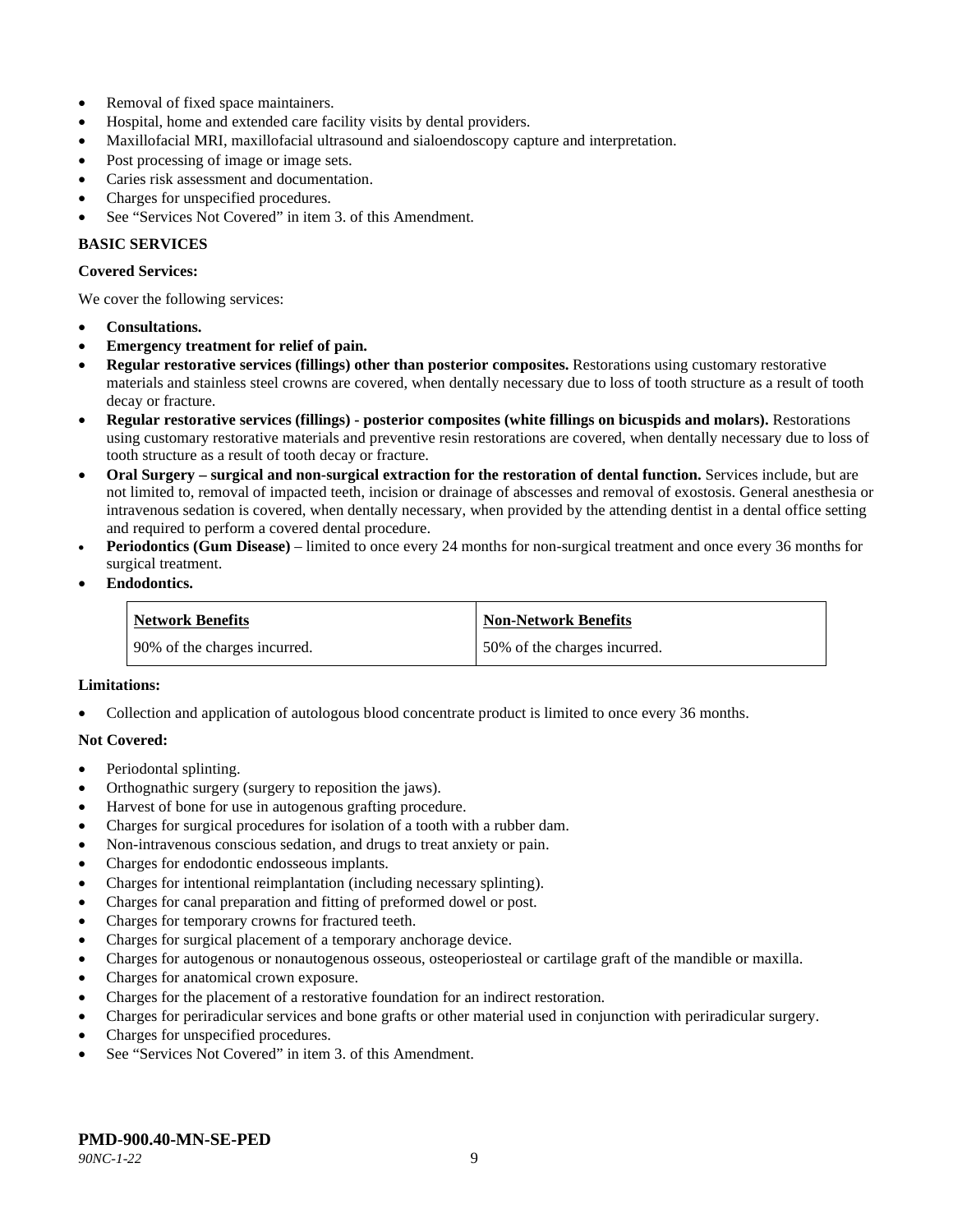#### **SPECIAL SERVICES**

#### **Covered Services:**

We cover the following services:

- **Special Restorative Care** extraorally fabricated or cast restorations (crowns, onlays) are covered when teeth cannot be restored with customary restorative material and when dentally necessary due to the loss of tooth structure as a result of tooth decay or fracture. If a tooth can be restored with a customary restorative material, but an onlay, crown, jacket, indirect composite or porcelain/ceramic restoration is selected, benefits will be calculated using the charge appropriate to the equivalent customary restorative material.
- **Repair or recementing of crowns, inlays and onlays.**

| <b>Network Benefits</b>      | <b>Non-Network Benefits</b>  |
|------------------------------|------------------------------|
| 90% of the charges incurred. | 50% of the charges incurred. |

**Limitations:**

• Benefit for the replacement of a crown or onlay will be provided only after a five year period measured from the date on which the procedure was last provided, whether under this Amendment or not.

#### **Not Covered:**

- Gold foil restorations.
- Onlays, veneers or partial crowns fabricated from extraorally cured composite resin or porcelain.
- Charges for unspecified procedures.
- See "Services Not Covered" in item 3. of this Amendment.

## **PROSTHETIC SERVICES**

#### **Covered Services:**

We cover the following services:

- **Bridges** initial installation of fixed bridgework to replace missing natural teeth, replacement of an existing fixed bridgework by a new bridgework, the addition of teeth to an existing bridgework, and repair or recementing of bridgework are covered. A given prosthetic appliance for the purpose of replacing an existing appliance will be provided when satisfactory evidence is presented that the new prosthetic appliance is required to replace one or more teeth extracted after the existing bridgework was installed.
- **Dentures** initial installation of full removable dentures to replace missing natural teeth and adjacent structures and adjustments during the six-month period following installation are covered. If a satisfactory result can be achieved through the utilization of standard procedures and materials but a personalized appliance is selected, or one which involves specialized techniques, the charges appropriate to the least costly appliance are covered. Replacement of an existing full removable denture by a new denture is covered. A given prosthetic appliance for the purpose of replacing an existing appliance will be provided when satisfactory evidence is presented that the new prosthetic appliance is required to replace one or more teeth extracted after the existing denture was installed. Repair of dentures, or relining or rebasing of dentures more than six months after installation of an initial or replacement denture are covered.
- **Partial Dentures** Surveyed crowns which are not restorative but which are dentally necessary to facilitate the placement of a removable partial denture are covered. Initial installation of partial removable dentures to replace missing natural teeth and adjacent structures and adjustments during the six-month period following installation are covered. If a satisfactory result can be achieved by a standard cast chrome or acrylic partial denture, but a more complicated design is selected, the charges appropriate to the least costly appliance are covered. Replacement of an existing partial denture by a new denture, or the addition of teeth to an existing partial removable denture is covered. A given prosthetic appliance for the purpose of replacing an existing appliance will be provided when satisfactory evidence is presented that the new prosthetic appliance is required to replace one or more teeth extracted after the existing denture was installed. Repair of dentures, or relining or rebasing of dentures more than six months after installation of an initial or replacement denture are covered.
- **Occlusal guards** occlusal guards for the treatment of bruxism are covered, including repair and relining of occlusal guards.
- **Tissue Conditioning.**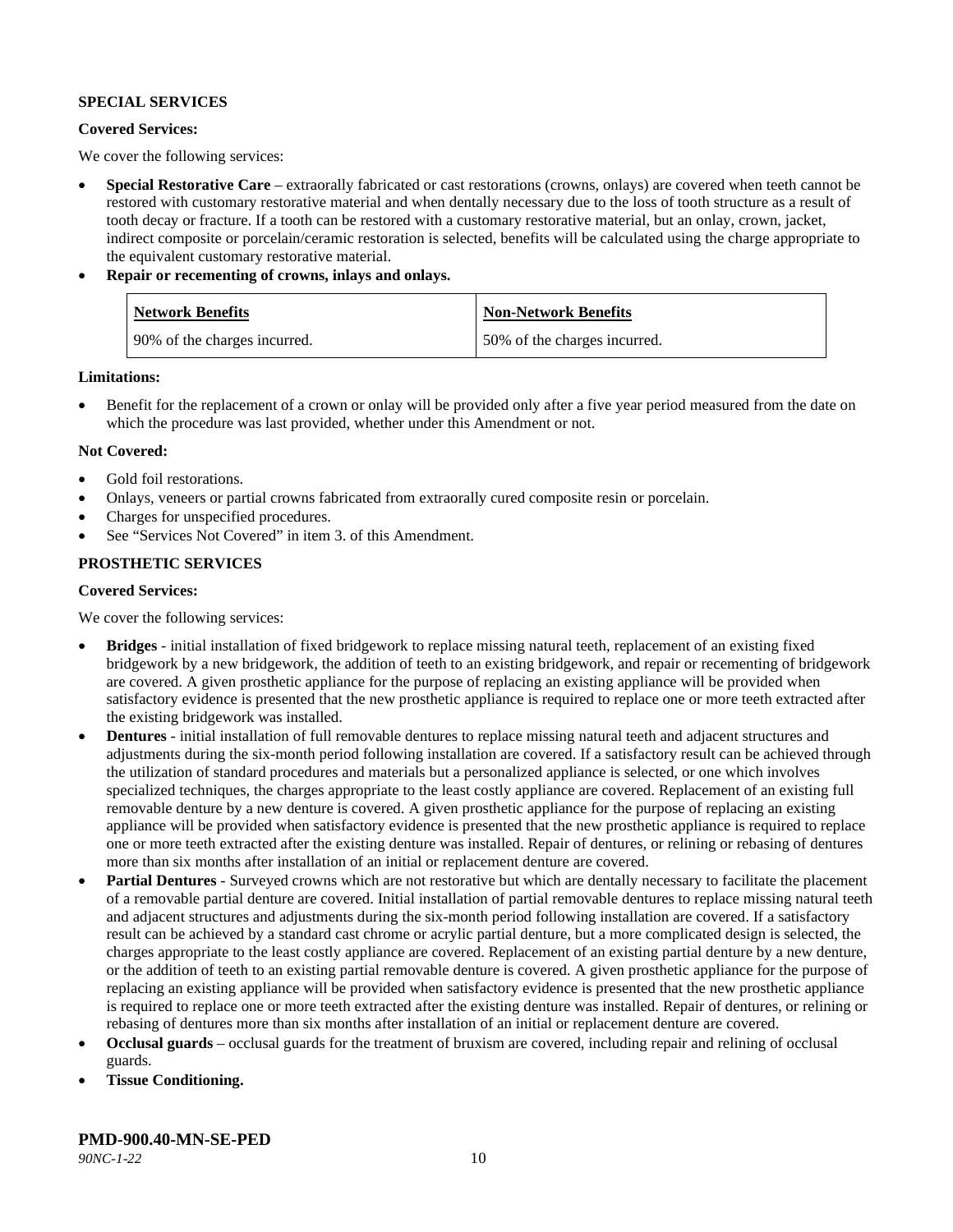| <b>Network Benefits</b>      | <b>Non-Network Benefits</b>  |
|------------------------------|------------------------------|
| 90% of the charges incurred. | 50% of the charges incurred. |

#### **Limitations:**

- Benefit for replacement of a prosthetic appliance will be provided only (a) if the existing appliance cannot be made serviceable, and (b) after a 5 year period measured from the date on which it was installed, whether under this Amendment or not.
- Occlusal guards are limited to one every 12 months, for insureds age 13 or older.

#### **Not Covered:**

- Services for replacement of any missing, lost or stolen dental or implant-supported prosthesis.
- Services related to a prosthetic appliance which was installed or delivered more than 60 days after termination of coverage.
- Interim prostheses.
- Connector bars, stress breakers and precision attachments.
- Provisional pontics, crowns and retainer crowns.
- Copings.
- Charges for unspecified procedures.
- See "Services Not Covered" in item 3. of this Amendment.

## **DENTAL IMPLANT SERVICES**

#### **Covered Services:**

#### We cover, **if dentally necessary**:

- the surgical placement of an implant body to replace missing natural teeth;
- removal and replacement of an implant body that is not serviceable and cannot be repaired after a period of at least five years from the date that the implant body was initially placed;
- initial installation of implant-supported prosthesis (crowns, bridgework and dentures) to replace missing teeth;
- replacement of an existing implant-supported prosthesis by a new implant-supported prosthesis, or the addition of teeth to an existing implant-supported prosthesis. We will replace an existing implant-supported prosthesis when satisfactory evidence is presented that (a) the new implant-supported prosthesis is required to replace one or more teeth extracted after the existing implant-supported prosthesis was installed, or (b) the existing implant-supported prosthesis cannot be made serviceable;
- repair of implant-supported prosthesis;
- other related implant services.

**Decisions about dental necessity are made by HealthPartners Insurance Company's dental directors, or their designees. If the dental directors or their designees determine that a tooth or an arch can be restored with a standard prosthesis or restoration, no benefits will be allowed for the individual implant or implant procedure. For the second phase of treatment (the prosthodontics phase of placing the implant crown, bridge, denture or partial denture), we will base benefits on the least costly, professionally acceptable alternative treatment.**

| <b>Network Benefits</b>      | <b>Non-Network Benefits</b>  |
|------------------------------|------------------------------|
| 90% of the charges incurred. | 50% of the charges incurred. |

#### **Limitations:**

- Benefit for replacement of an existing implant-supported prosthesis that cannot be made serviceable will be provided only after a five year period measured from the date that the implant-supported prosthesis was initially placed, whether under this Amendment or not.
- Endosteal implants, surgical placement of an interim implant body, eposteal implants, transolsteal implants (including hardware), implant-supported complete or partial dentures, connecting bars, abutments, implant-supported crowns, and abutment supported retainers are limited to once every 5 years.
- Radiographic/surgical implant indexing is limited to once every 5 years.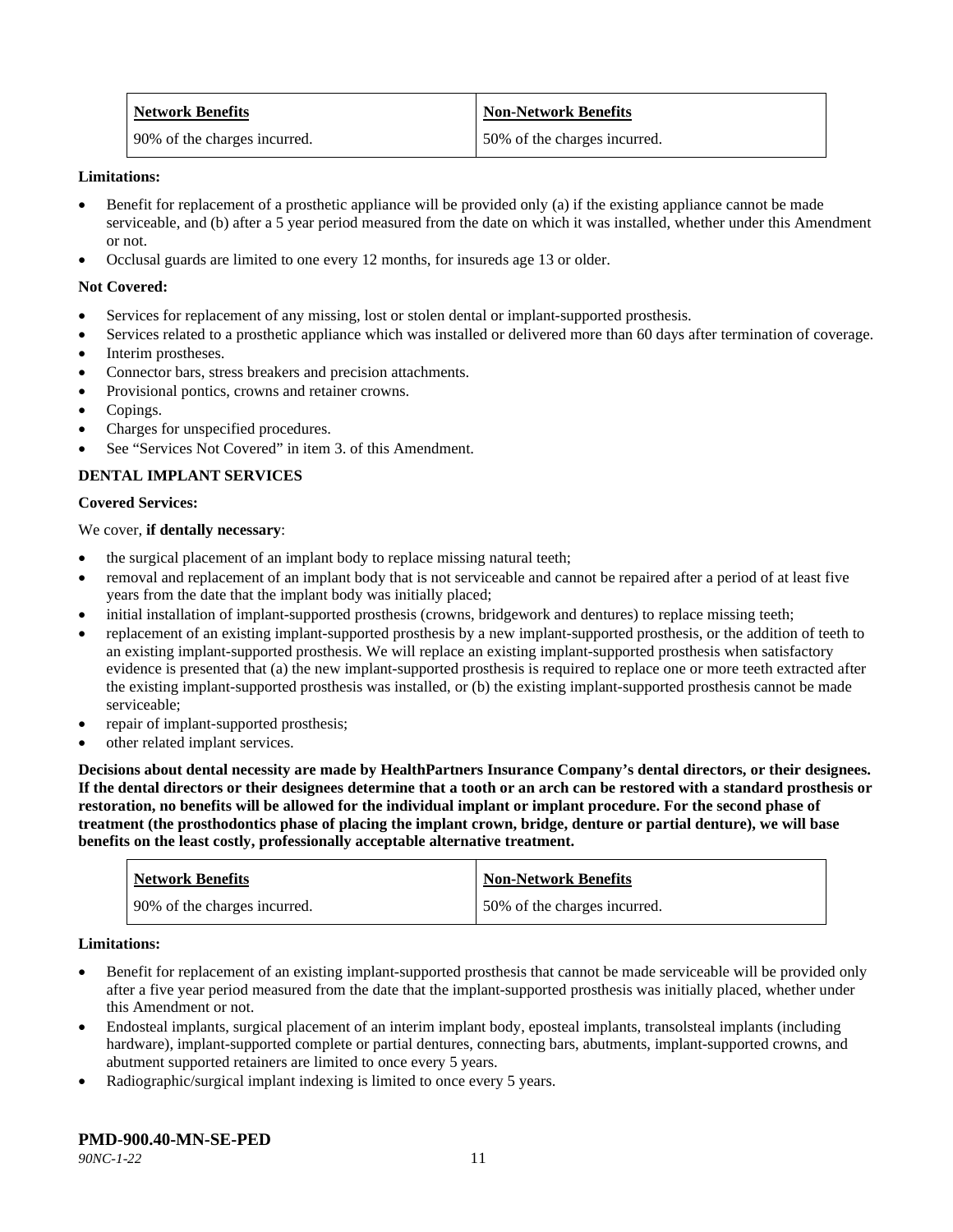### **Not Covered:**

- Charges for interim abutments or custom abutments, including placement.
- Charges for unspecified procedures.
- See "Services Not Covered" in item 3. of this Amendment.

## **EMERGENCY DENTAL CARE SERVICES**

#### **Covered Services:**

We cover emergency dental care provided by network or non-network providers to the same extent as eligible dental services specified above and subject to the same coinsurance and maximums.

| <b>Network Benefits</b>                                                                                                                                                             | <b>Non-Network Benefits</b>                                                       |
|-------------------------------------------------------------------------------------------------------------------------------------------------------------------------------------|-----------------------------------------------------------------------------------|
| Coverage level is the same as corresponding Network   Coverage level is the same as corresponding Non-<br>Benefits, depending on the type of service provided.<br>such as fillings. | Network Benefits, depending on the type of service<br>provided, such as fillings. |

#### **Not Covered:**

See "Services Not Covered" in item 3. of this Amendment.

#### **CLEFT LIP AND CLEFT PALATE SERVICES**

#### **Covered Services For Dependent Children:**

We cover dental services for treatment of cleft lip and cleft palate. Orthodontic treatment of cleft lip and cleft palate will be covered only if it meets the Covered Services criteria under "Orthodontic Services" below.

| <b>Network Benefits</b>                              | <b>Non-Network Benefits</b>                           |
|------------------------------------------------------|-------------------------------------------------------|
| Coverage level is the same as corresponding Network  | Coverage level is the same as corresponding Non-      |
| Benefits, depending on the type of service provided, | Network Benefits, depending on the type of service    |
| such as Basic Services, Special Services or          | provided, such as Basic Services, Special Services or |
| Orthodontic Services, if applicable.                 | Orthodontic Services, if applicable.                  |

#### **Limitations:**

• To the extent that these services are covered under the medical services, they are not covered as Pediatric Dental services.

#### **Not Covered:**

- Charges for unspecified procedures.
- See "Services Not Covered" in item 3. of this Amendment.

#### **ORTHODONTIC SERVICES**

#### **Covered Services:**

We cover medically necessary orthodontic services necessary for the correction of severe handicapping malocclusion of teeth. Orthodontia may be considered medically necessary when the treatment is intended to correct a medical condition resulting from congenital, craniofacial or dentofacial malformations involving the teeth and requiring reconstructive surgical correction in addition to orthodontic services. Each orthodontic treatment includes:

- treatment necessary for the correction of severe handicapping malocclusion of teeth;
- initial post-treatment retainers.

Benefits will be paid over the course of orthodontic treatment.

| <b>Network Benefits</b>      | <b>Non-Network Benefits</b> |
|------------------------------|-----------------------------|
| 90% of the charges incurred. | No Coverage.                |